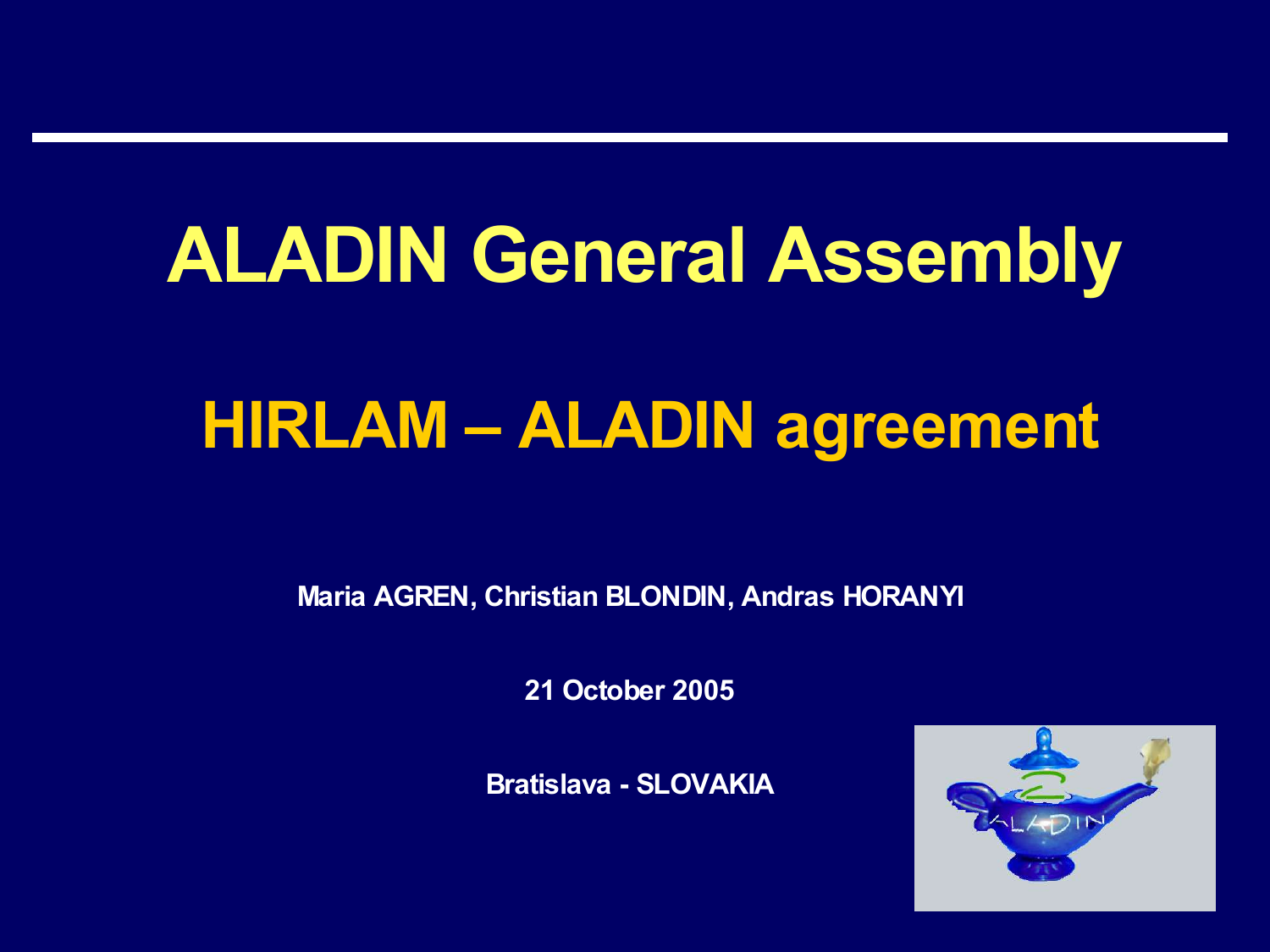### **HIRLAM – ALADIN agreement** Global framework



HIRLAM – ALADIN agreement

M. AGREN, C. BLONDIN, A. HORANYI

Bratislava - SLOVAKIA

2

ALADIN General Assembly